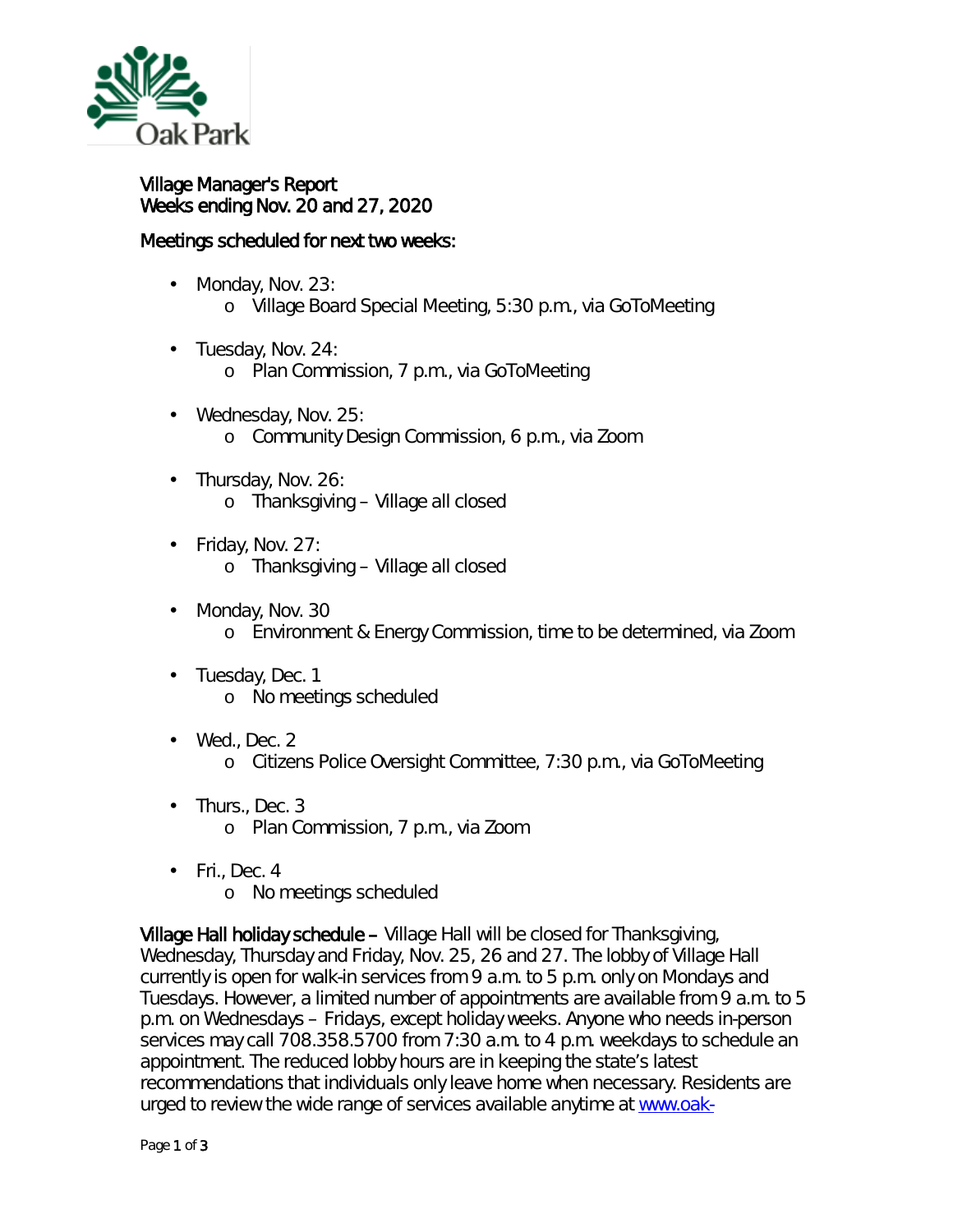[park.us/onlineservices](http://www.oak-park.us/onlineservices) before making an appointment or planning a trip to Village Hall.

Homeless assistance – Housing Forward has partnered with Amita Health to offer a dedicated telephone line to offer referral information for services to help homeless individuals in Oak Park. The hotline – 708.397.4423 – is staffed by Housing Forward from 9 a.m. to 5 p.m., and Amita Health from 5 p.m. to 9 a.m. Since Housing Forward's offices are closed to the public, clients are being screened via phone for assistance such as accommodations at the Wright Inn, which does not take walk-in clients.

Help for small business electric bills – Development Customer Services staff have notified our local business via email of a new ComEd program to help small businesses experiencing financial hardship pay their electricity bills. The utility is offering \$1.5 million in one-time grants to cover 30 percent of past-due balances up to \$1,000, as well as a new flexible-payment option. The programs are available for a limited time and interested business must contact ComEd directly by calling 1.800.334.7661 (1.800.EDISON.1), from 7 a.m. to 7 p.m., weekdays to enroll in these or other ComEd's bill-payment assistance programs. [Click here to download the](https://www.oak-park.us/sites/default/files/456678891/comed_grant_information.pdf)  [ComEd program flyer…](https://www.oak-park.us/sites/default/files/456678891/comed_grant_information.pdf)

Lake Street set to reopen – The last remaining section of Lake Street between Oak Park and Euclid avenues should be completed by Wed,, Nov. 25. The final layer of asphalt pavement was scheduled to be installed today between Forest and Euclid avenues. Tasks such as pavement markings, remaining bluestone sidewalk, signage, streetscape amenities and landscape restoration will extend into next week. ComEd's reconstruction of an underground equipment vault near 1018 Lake St. should wrap up this weekend with streetscape restoration work scheduled for early next week. The project team will continue to post project updates at [www.betterlakestreet.com](http://www.betterlakestreet.com/) and accept questions about the project via email to [info@betterlakestreet.com.](mailto:info@betterlakestreet.com)

Miscellaneous construction updates – Resurfacing-related activities should wrap up by early next week on Greenfield Street from Linden Avenue to Columbian Avenue; Superior Street from Harvey Avenue to Lombard Avenue; and Austin Boulevard from Lake Street to Chicago Avenue. Crews expect to have all of the cable installed in the new fiber optic ring conduit by Thanksgiving, with splicing and terminating tasks continuing into early December.

Employee news – Police have selected three officers to fill vacant residential beats, two began this week and a third in the New Year. Officer Eric Locke is the new RBO for Zone 1, which encompasses the northeast part of the Village. Officer Christine Simkus is the new RBO for Zone 2 on the northwest side. Officer Mike Murphy is set to be assigned to Zone 5 in a southwest section of the community. Officer Locke, who grew up in Oak Park, most recently served as a School Resource Officer for School District 97. Officer Simkus was with the patrol division and is a liaison to the Oak Park Area Gay & Lesbian Association (OPALGA). Officer Murphy, an 18-year veteran with the Oak Park Police Department, has served primarily in the Patrol Division where he has been an evidence technician, field training officer and traffic control